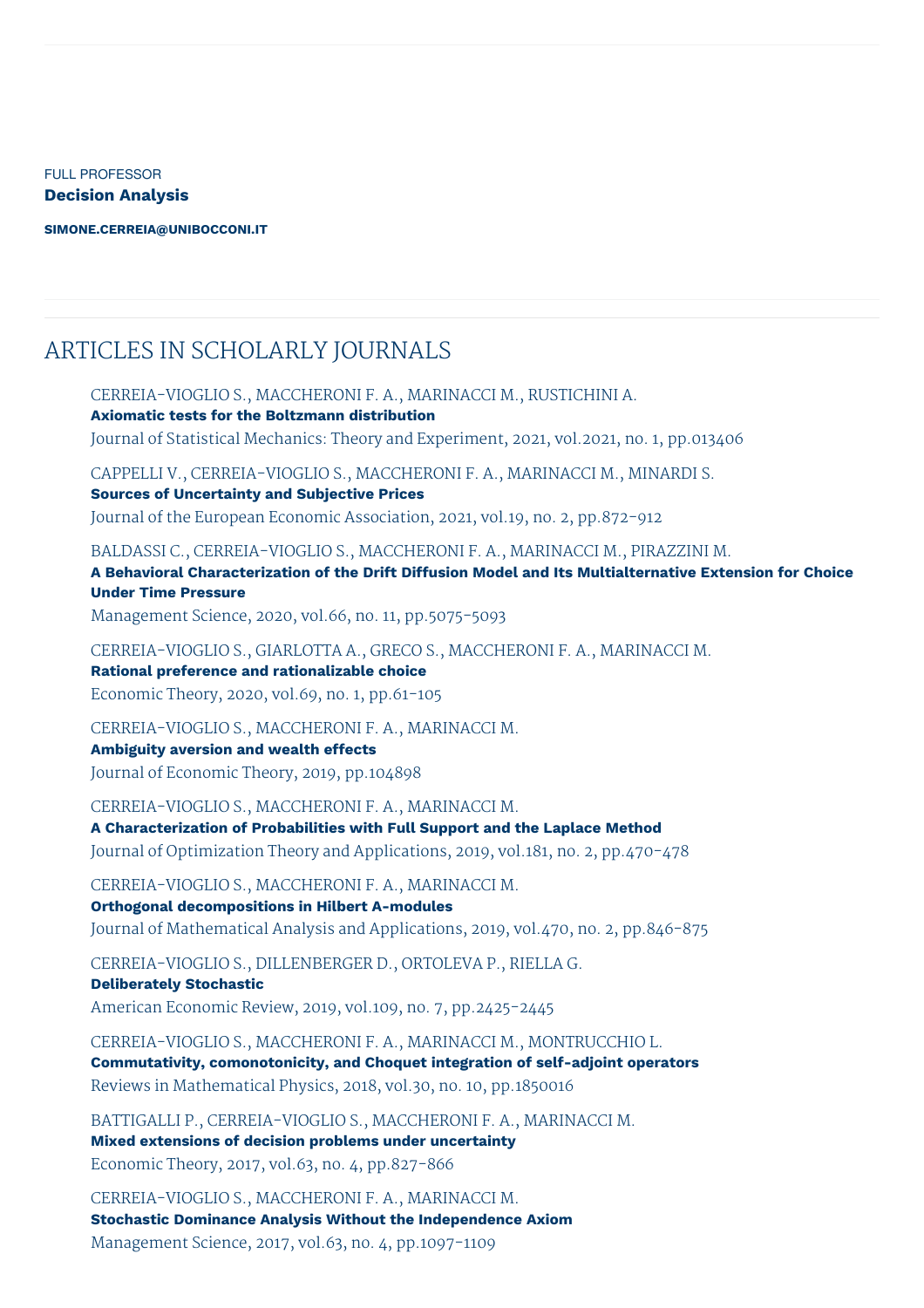CERREIA-VIOGLIO S., MACCHERONI F. A., MARINACCI M.

## **Hilbert A-modules**

Journal of Mathematical Analysis and Applications, 2017, vol.446, no. 1, pp.970-1017

CERREIA-VIOGLIO S., KUPPER M., MACCHERONI F. A., MARINACCI M., VOGELPOTH N. **Conditional L-spaces and the duality of modules over f-algebras** Journal of Mathematical Analysis and Applications, 2016, vol.444, no. 2, pp.1045-1070

BATTIGALLI P., CERREIA-VIOGLIO S., MACCHERONI F. A., MARINACCI M. **Analysis of information feedback and selfconfirming equilibrium** Journal of Mathematical Economics, 2016, vol.66, pp.40-51

CERREIA-VIOGLIO S., MACCHERONI F. A., MARINACCI M.

**Ergodic Theorems for lower probabilities**

Proceedings of the American Mathematical Society, 2016, vol.144, no. 8, pp.3381-3396

BATTIGALLI P., CERREIA-VIOGLIO S., MACCHERONI F. A., MARINACCI M.

**A Note on Comparative Ambiguity Aversion and Justifiability** Econometrica, 2016, vol.84, no. 5, pp.1903-1916

CERREIA-VIOGLIO S., MACCHERONI F. A., MARINACCI M., MONTRUCCHIO L. **Choquet integration on Riesz spaces and dual comonotonicity** Transactions of the American Mathematical Society, 2015, vol.367, no. 12, pp.8521-8542

CERREIA-VIOGLIO S., MACCHERONI F. A., MARINACCI M.

**Put–Call Parity and market frictions** Journal of Economic Theory, 2015, vol.157, pp.730-762

CERREIA-VIOGLIO S., MACCHERONI F. A., MARINACCI M., RUSTICHINI A.

**The structure of variational preferences** Journal of Mathematical Economics, 2015, vol.57, pp.12-19

BATTIGALLI P., CERREIA-VIOGLIO S., MACCHERONI F. A., MARINACCI M. **Self-Confirming Equilibrium and Model Uncertainty** American Economic Review, 2015, vol.105, no. 2, pp.646-677

CERREIA-VIOGLIO S., MACCHERONI F. A., MARINACCI M., RUSTICHINI A. **Niveloids and their extensions: Risk measures on small domains** Journal of Mathematical Analysis and Applications, 2014, vol.413, no. 1, pp.343-360

CERREIA-VIOGLIO S., MACCHERONI F. A., MARINACCI M., MONTRUCCHIO L.

**Ambiguity and robust statistics** Journal of Economic Theory, 2013, vol.148, no. 3, pp.974-1049

CERREIA-VIOGLIO S., MACCHERONI F. A., MARINACCI M., MONTRUCCHIO L. **Probabilistic sophistication, second order stochastic dominance and uncertainty aversion** Journal of Mathematical Economics, 2012, vol.48, no. 5, pp.271-283

CERREIA-VIOGLIO S., MACCHERONI F. A., MARINACCI M., MONTRUCCHIO L. **Signed integral representations of comonotonic additive functionals** Journal of Mathematical Analysis and Applications, 2012, vol.385, no. 2, pp.895-912

CERREIA-VIOGLIO S., GHIRARDATO P., MACCHERONI F. A., MARINACCI M., SINISCALCHI M. **Rational preferences under ambiguity**

Economic Theory, 2011, vol.48, no. 2-3, pp.341-375

CERREIA-VIOGLIO S., MACCHERONI F. A., MARINACCI M., MONTRUCCHIO L.

**Uncertainty averse preferences** Journal of Economic Theory, 2011, vol.146, no. 4, pp.1275-1330

CERREIA-VIOGLIO S., MACCHERONI F. A., MARINACCI M., MONTRUCCHIO L. **Complete Monotone Quasiconcave Duality**